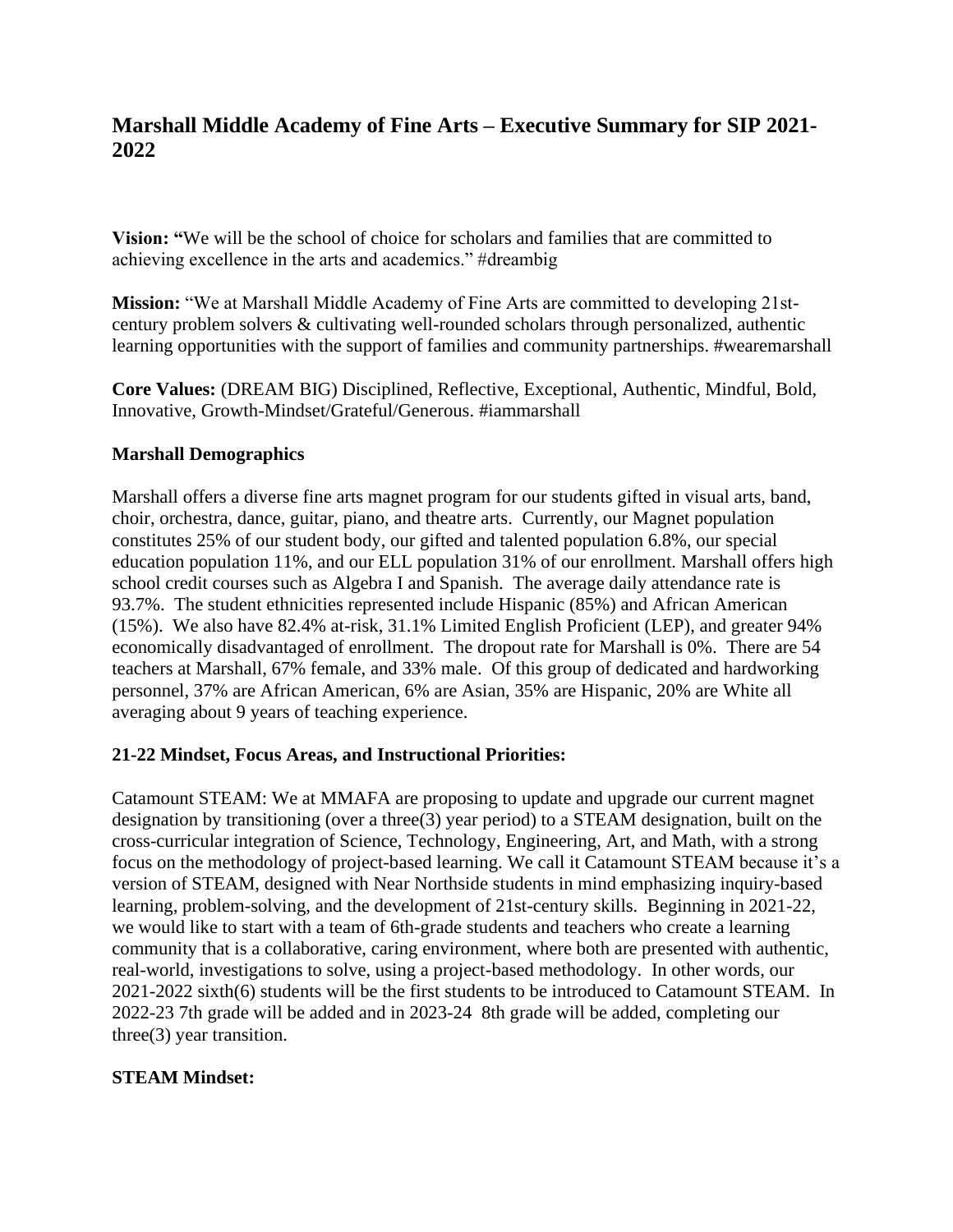- SEL- Focused
- Teamwork
- Excellence & Empathy
- Accountability and Action Oriented
- Motivated and Mindful

#### **Areas of Focus:**

- Curriculum
- Culture
- Collaboration
- Community
- Communication

#### **Instrucitonal Priorities:**

#### **Priority One: Strong 1st Tier Instruction**

After Covid, our scholars have experienced a large learning gap that must be addressed through strong first-tier instruction along with strategic interventions. To ensure we have strong first-tier instruction we must first build leader instructional capacity to support and grow teachers. We will then create strong PLC's where teachers are able to plan rigorous and aligned lessons that follow the 5E lesson model and ensure scholars can meet the demands of the standards using Lead4ward resources. Teachers will also receive consistent feedback on teaching practices and have opportunities to practice before going live with scholars.

#### **Priority Two: English Language Learners**

Closer examination of Marshall student performance data points to a dire need to improve learning for ELLs in all contents and all grades. Currently, Marshall's ELL population is 31%. Student achievement of ELLs is at 40% of ELL students reaching Approaches Grade Level Standard. Implementation of ESL instructional strategies has not been effective. This year Marshall teachers will receive appropriate training and implement new instructional strategies for addressing the needs of ELLs. Teachers will also be responsible for having weekly writing samples to support TELPAS writing, increase talk time, and independent reading.

#### **Priority Three: Technology Integration**

Our goal is to become a 1 to 1 campus leveraging technology to provide personalized learning experiences in the  $21<sup>st</sup>$  century as we move closer to actualizing our mission. MMAFA will partner and collaborate with internal and external stakeholders to drive our technological strides. Teacher and leader professional development will be ongoing to help build capacity and confidence with instructional technology.

## **Priority Four: Project-Based Learning and STEAM Integration**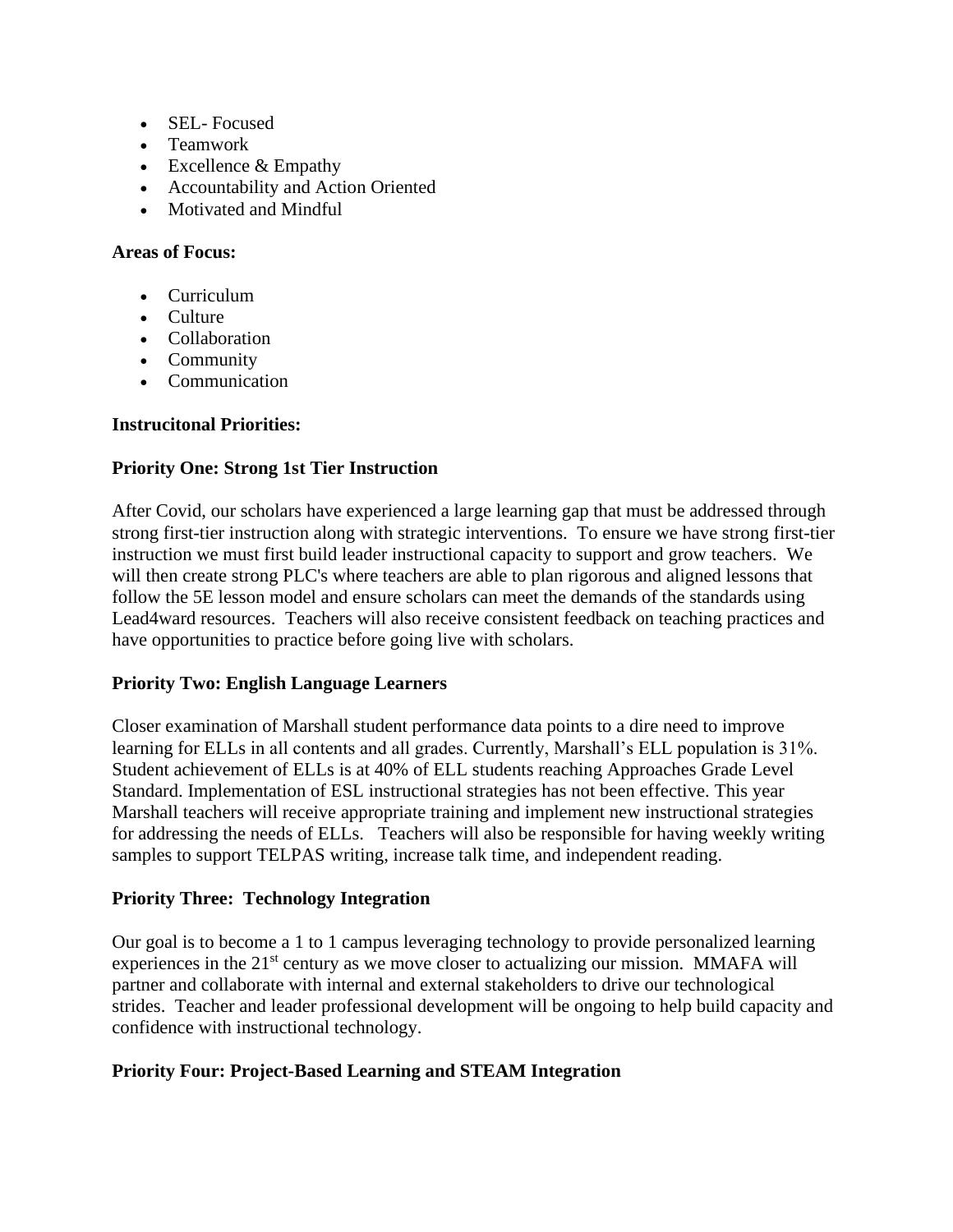While growth in the approaches area improved and increased, for the 2019-2020 school year, teachers will engage in professional development that encourages and supports aligning classroom activities and formative assessments with the appropriate level of rigor. Formative assessment data will be reviewed bi-weekly to measure and track meets and master's data.

### **Measurable objectives for school year 2021-2022:**

- In ELA we will increase STAAR Reading to 65% of all students reaching Approaching. Increase student performance at the Meets level in every grade level by 5 points and the Masters by 3 points.
- In Math we will increase the percentage of Approaches by 40% Meets by 10% and Masters by 5% points in all grade levels.
- We will Increase CCR (College and Career Readiness) curriculum completion rate in grade 7 and grade 8 by 20% by the end of 2021-2022 school year.
- In Special Education 45% of students with disabilities will meet the minimum level of satisfactory performance in 6th, 7th, and 8th grade Reading. 45% of students with disabilities will meet the minimum level of satisfactory performance in 8th grade Science and Social Studies by May 31, 2021.
- Our attendance will increase attendance to 85% for the Fall semester and to 95% by the end of the 2022 academic year.
- Our discipline will reduce ISS and OSS by 10% for the 2021-2022 school year.
- 100% of teachers will use sheltered instruction and literacy strategies in small groups and stations to provide enrichment and address the needs of special populations, including EL's, dyslexia, at-risk, gifted and talented, and economically disadvantaged.
- PARENT and COMMUNITY ENGAGEMENT -Marshall Middle School will have an Increase of 25% parental participation during the fall with an increase of 50% by the Spring semester. -Creation of the Marshall PTO by the end of 2021-2022 -Create Parent support groups 2 in the fall with an increase to 4 in the spring.
- Our Science and Social Studies teachers will increase the number of approaches, meets and masters by a min 10% in each category.
- We will increase Magnet enrollment by 25% by May 28th, 2022.
- PBL and STEAM Teachers will utilize PBL and a STEAM Framework to engage in content-based and cross-curricular learning activities that incorporate fine arts into learning.

In ELA we will increase STAAR Reading to 65% of all students reaching Approaching. Increase student performance at the Meets level in every grade level by 5 points and the Masters by 3 points.

In Math we will increase the percentage of Approaches by 40% Meets by 10% and Masters by 5% points in all grade levels.

We will increase CCR (College and Career Readiness) curriculum completion rate in grade 7 and grade 8 by 20% by the end of 2021-2022 school year.

In Special Education 45% of students with disabilities will meet the minimum level of satisfactory performance in 6th, 7th, and 8th grade Reading. 45% of students with disabilities will meet the minimum level of satisfactory performance in 8th grade Science and Social Studies by May 31, 2022.